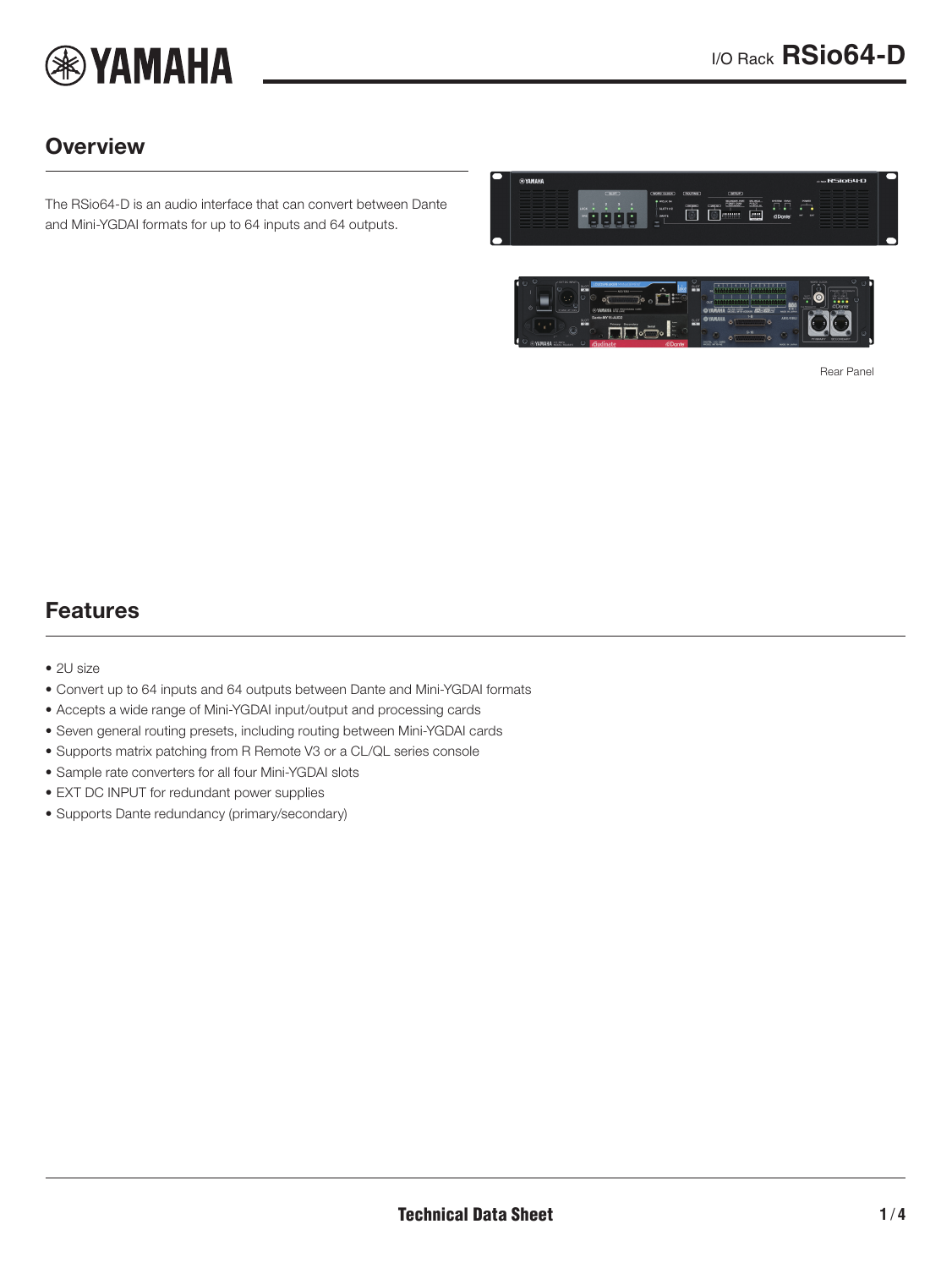

# **Specifications**

#### **General Specifications**

| <b>Sampling</b><br><b>Frequency</b><br><b>External Clock</b> | Frequency<br>Range | 44.1 kHz                                                                                                                                       | $+4.1667$ %/ $+0.1$ %/ $-0.1$ %/ $-4.0$ %                                              | $\pm 200$ ppm    |  |
|--------------------------------------------------------------|--------------------|------------------------------------------------------------------------------------------------------------------------------------------------|----------------------------------------------------------------------------------------|------------------|--|
|                                                              |                    | 48 kHz                                                                                                                                         | $+4.1667$ %/ $+0.1$ %/ $-0.1$ %/ $-4.0$ %                                              | $\pm 200$ ppm    |  |
|                                                              |                    | 88.2 kHz                                                                                                                                       | $+4.1667$ %/ $+0.1$ %/ $-0.1$ %/ $-4.0$ %                                              | $\pm 200$ ppm    |  |
|                                                              |                    | 96 kHz                                                                                                                                         | $+4.1667$ %/ $+0.1$ %/ $-0.1$ %/ $-4.0$ %                                              | $\pm 200$ ppm    |  |
|                                                              |                    |                                                                                                                                                | SLOT IN (MY8-AE96) to SLOT OUT (MY8-<br>AE96) (@ fs=96 kHz, SRC off, Internal routing) | Less than 0.2 ms |  |
| <b>Signal Delay</b>                                          |                    | SLOT IN (MY8-AE96) to Rio3224-D AES OUT<br>(@ fs=48 kHz, through Dante, SRC off) (Dante<br>Less than 0.8 ms<br>Receive Latency set to 0.25 ms) |                                                                                        |                  |  |
|                                                              |                    | SLOT IN (MY8-AE96) to Rio3224-D AES OUT<br>(@ fs=96 kHz, through Dante, SRC off) (Dante<br>Receive Latency set to 0.25 ms)                     | Less than 0.5 ms                                                                       |                  |  |
|                                                              |                    | SLOT IN (MY8-AE96) to Rio3224-D AES OUT<br>(@ fs=96 kHz, through Dante, SRC on, SLOT<br>fs=48 kHz) (Dante Receive Latency set to<br>$0.25$ ms) |                                                                                        | Less than 1.1 ms |  |
| <b>SRC</b>                                                   |                    | SRC Lock Range: 39.7 kHz - 101.7 kHz<br>Sample Rate Ratio Limit: 1:2.6 to 2.6:1                                                                |                                                                                        |                  |  |
| Dimensions (W x H x D)                                       |                    | 480mm x 88mm x 365 mm (18.9" x 3.5" x 14.37")                                                                                                  |                                                                                        |                  |  |
| <b>Net Weight</b>                                            |                    | 6.1 kg (13.4lbs)                                                                                                                               |                                                                                        |                  |  |
| <b>Power Requirements</b><br>(wattage)                       |                    | 60W                                                                                                                                            |                                                                                        |                  |  |
| <b>Power Requirements</b><br>(voltage and hertz)             |                    | 100-240 V 50/60 Hz                                                                                                                             |                                                                                        |                  |  |
| <b>Temperature Range</b>                                     |                    | Operating temperature range: $0 - 40$ °C<br>Storage temperature range: -20 - 60 °C                                                             |                                                                                        |                  |  |
| <b>Included Accessories</b>                                  |                    | Owner's Manual, AC power cord                                                                                                                  |                                                                                        |                  |  |

### **Digital I/O Characteristics**

|                       |       | Terminal   Format   Data Length   Level | Audio I/O                                                                                     | <b>Connector</b> |
|-----------------------|-------|-----------------------------------------|-----------------------------------------------------------------------------------------------|------------------|
| Primary/<br>Secondary | Dante | 24 bit or<br>32 bit                     | 1000 BASE-T 64 ch Input/64 ch Output@48 kHz etherCON<br>32 ch Input/32 ch Output@96 kHz CAT5e |                  |

#### **Control I/O Characteristics**

| Terminal      | Format | .evel      | <b>Connector</b> |
|---------------|--------|------------|------------------|
| WORD CLOCK IN | __     | terminated | <b>BNC</b>       |

### **External DC Input Characteristics**

| <b>Terminal</b> | Format | Level                    | <b>Connector</b>            |
|-----------------|--------|--------------------------|-----------------------------|
| EXT DC INPUT*1  | __     | $\overline{\phantom{a}}$ | XLR-4-32 type <sup>*2</sup> |

\*1 Power Requirements: +24V±2V, 3A

\*2 1pin=GND, 2pin=NC, 3pin=NC, 4pin=+24V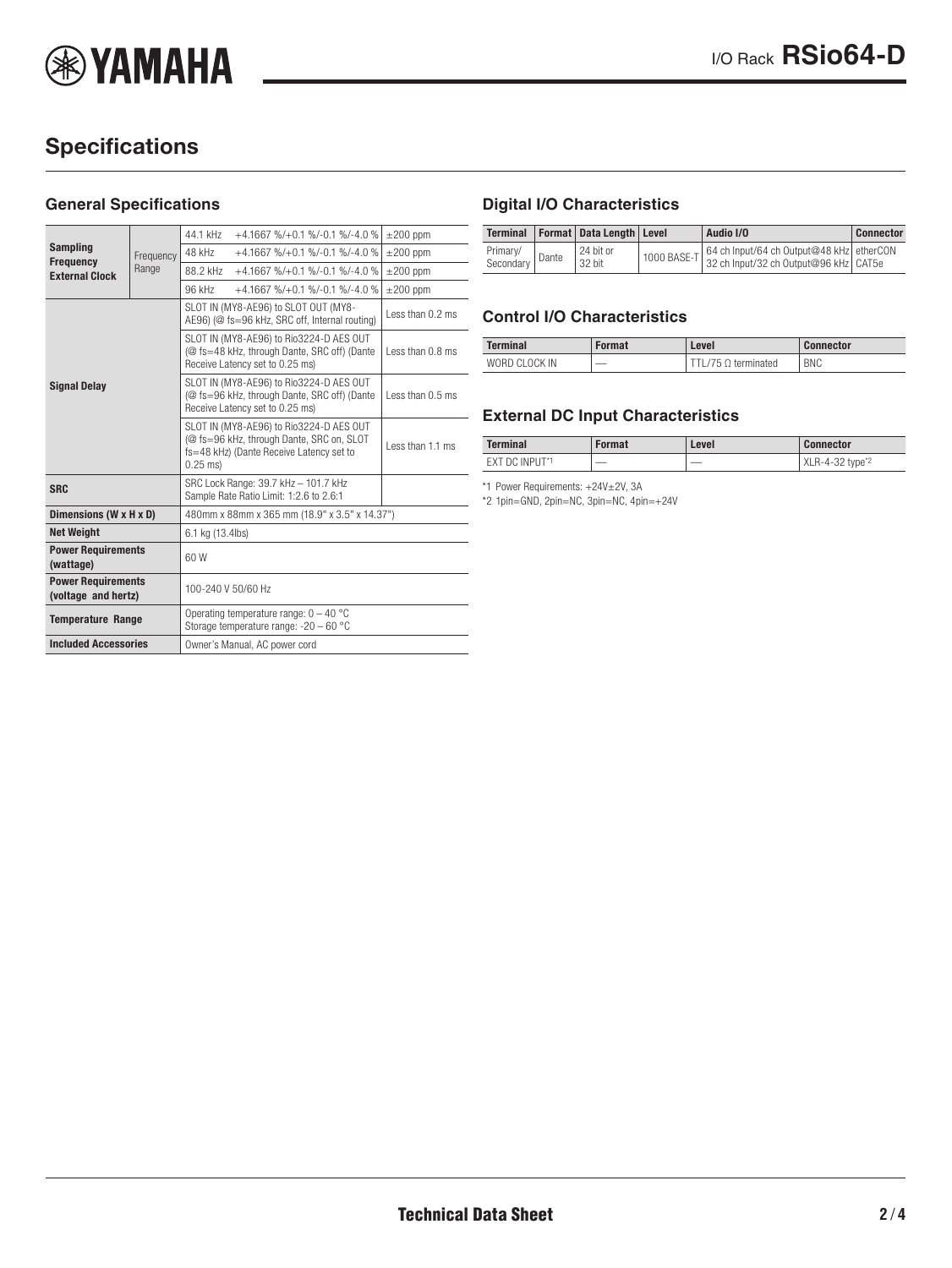

## **Dimensions**



### **Software**

• R Remote